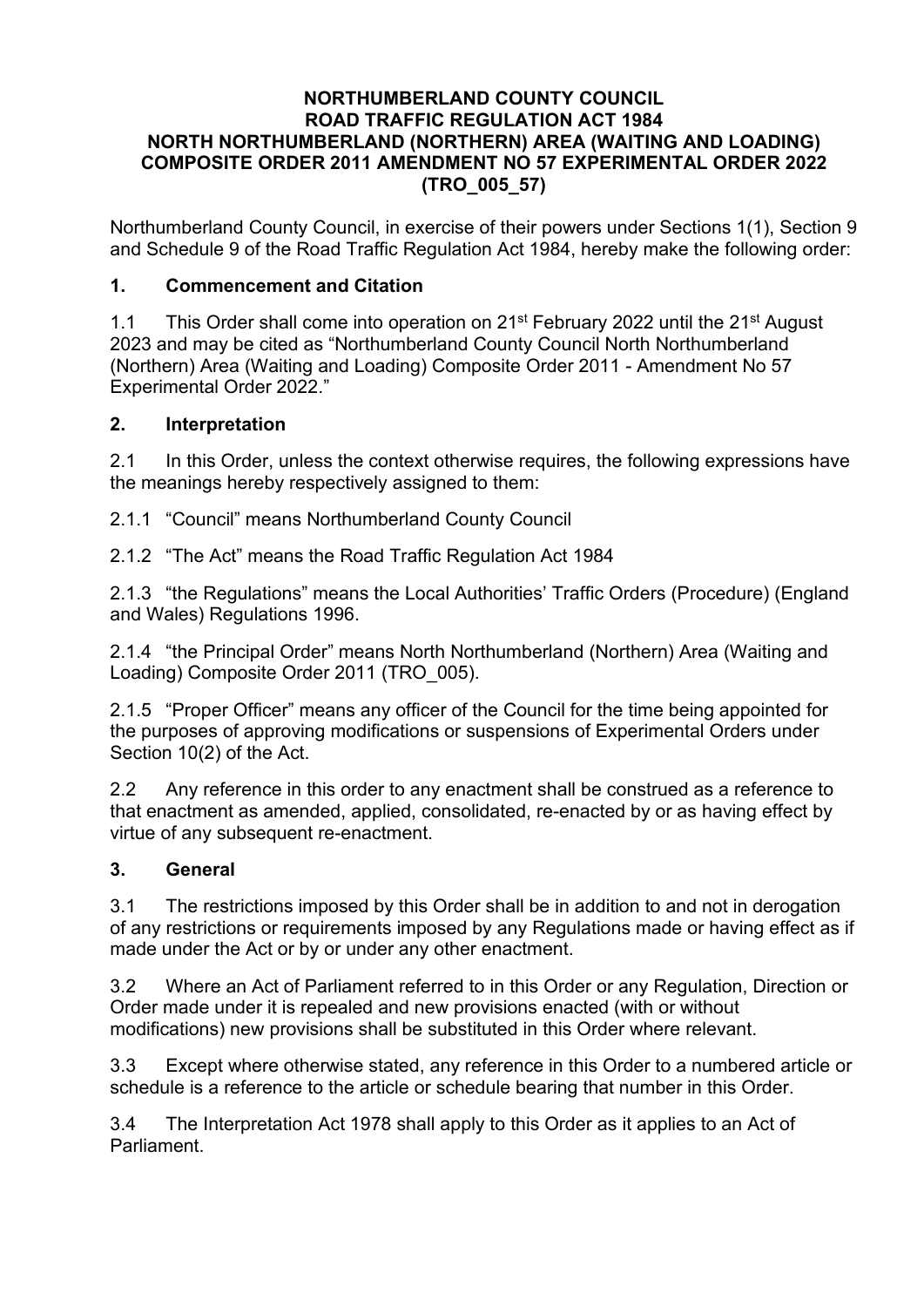# **4. Additions and suspensions of Waiting and Loading Restrictions**

4.1 Additions – There shall be added to Schedule 1 of the Principal Order the Waiting restrictions specified in the First Schedule of this Experimental Order.

4.2 Suspensions – None

### **5. Supplementary Provisions**

5.1 The operation of this Experimental Order or any provision of it may be modified or suspended by the Proper Officer if it appears to him or her essential –

- (a) in the interests of the expeditious, convenient and safe movement of traffic;
- (b) in the interests of providing suitable and adequate on-street parking facilities, or
- (c) for preserving or improving the amenities of the area through which any road affected by the order runs.

5.2 This power shall be exercised only after consulting the appropriate chief officer of police and giving such public notice as the Secretary of State may direct.

### **6. Revocations**

None

The **COMMON SEAL** of **NORTHUMBERLAND COUNTY COUNCIL** was hereunto affixed this 2nd day of February 2022 in the presence of:-



M. Willcoco.

Duly Authorised Officer National Seal Number: 23877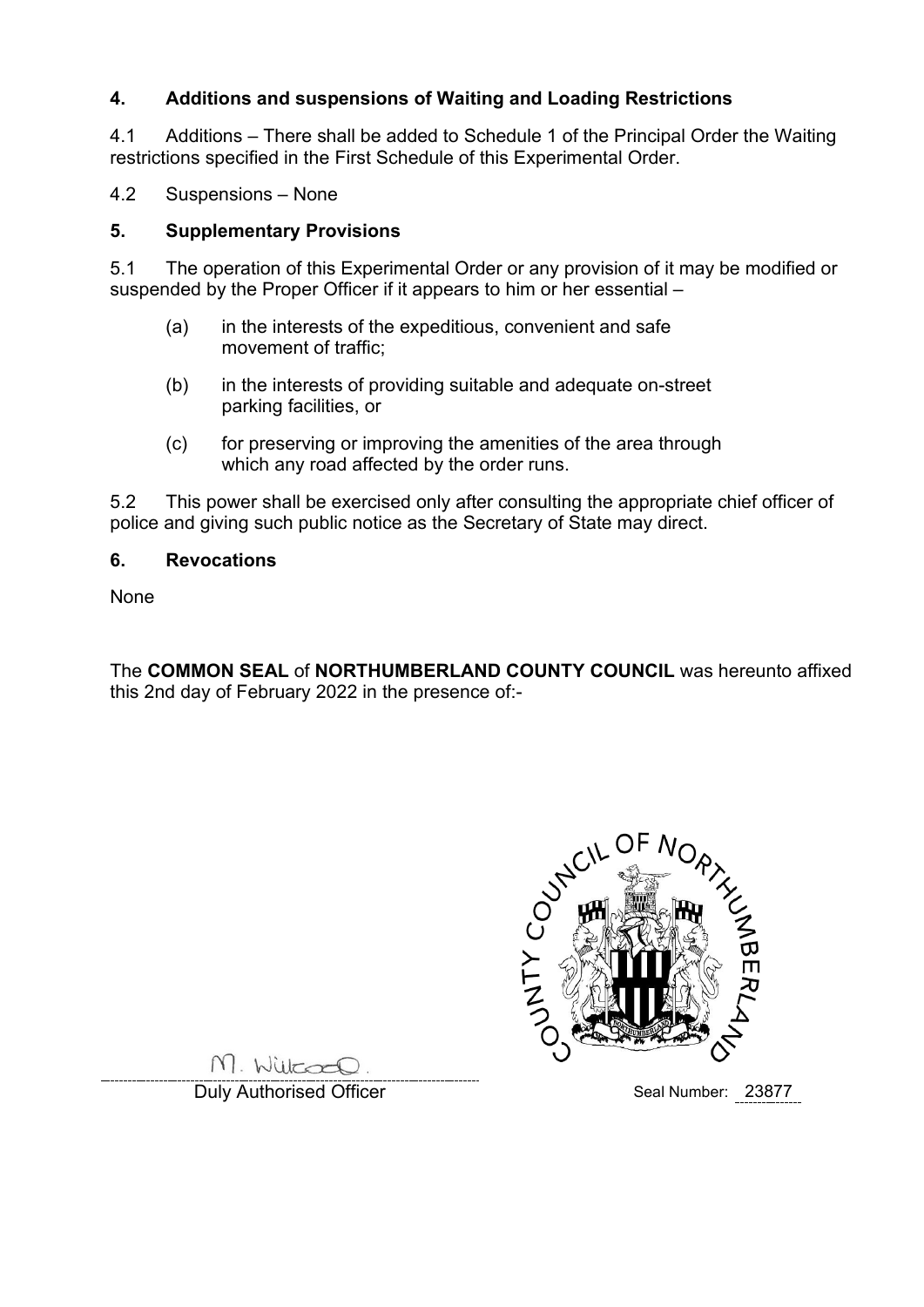## **FIRST SCHEDULE**

# **North Northumberland (Northern) Area (Waiting and Loading) Composite Order 2011 Amendment No 57 Experimental Order 2022 (TRO\_005\_57)**

| Ref No | <b>Street</b>                                                                                        | Town        | Side         | <b>Description</b>                                                                                                  | Proscri      |
|--------|------------------------------------------------------------------------------------------------------|-------------|--------------|---------------------------------------------------------------------------------------------------------------------|--------------|
|        |                                                                                                      |             |              |                                                                                                                     | bed          |
|        |                                                                                                      |             |              |                                                                                                                     | <b>Hours</b> |
| 8278   | C <sub>16</sub> OLD<br><b>DRYBURN</b>                                                                | <b>BEAL</b> | <b>North</b> | At its access to The Barn at<br>Beal east to its access the                                                         | A            |
|        | <b>JUNCTION TO</b><br><b>HOLY ISLAND</b><br><b>CAUSEWAY</b>                                          |             |              | <b>Beal Causeway Car Park</b><br>(Information Point)                                                                |              |
| 8279   | C <sub>16</sub> OLD<br><b>DRYBURN</b><br><b>JUNCTION TO</b><br><b>HOLY ISLAND</b><br><b>CAUSEWAY</b> | <b>BEAL</b> | South        | At its access to The Barn at<br>Beal east to its access the<br><b>Beal Causeway Car Park</b><br>(Information Point) | А            |

# **ADDITIONS – Schedule 1 – Waiting**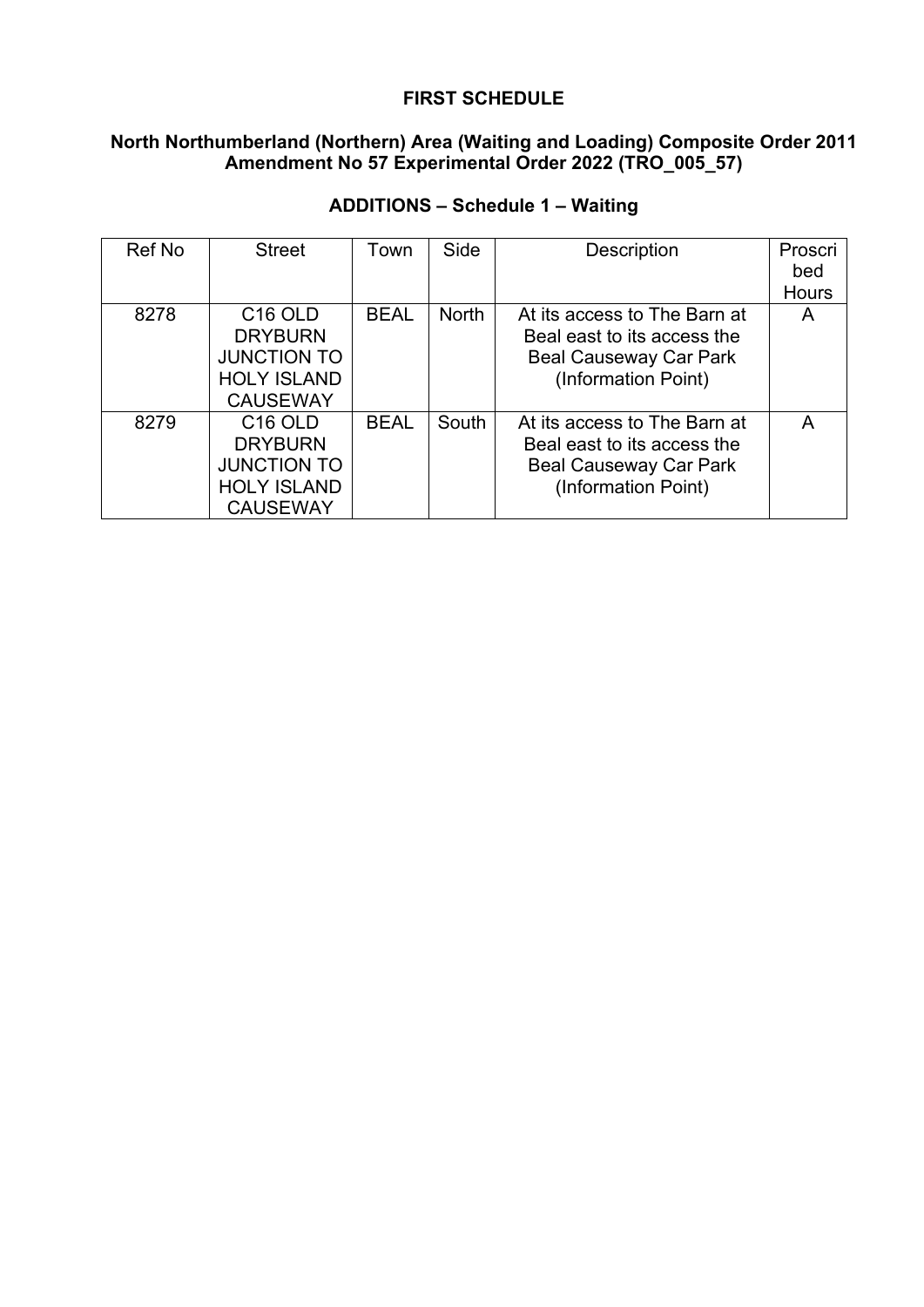## **ROAD TRAFFIC REGULATION ACT 1984**

#### **NORTHUMBERLAND COUNTY COUNCIL**

### **NORTH NORTHUMBERLAND (NORTHERN) AREA (WAITING AND LOADING) COMPOSITE ORDER 2011 AMENDMENT NO 57 EXPERIMENTAL ORDER 2022**

#### **STATEMENT OF THE COUNCIL'S REASONS FOR MAKING THE ORDER**

#### **C16 Beal to Holy Island Causeway**

The effect of this Experimental Order will be to introduce No Waiting At Any Time (Double Yellow Lines) parking restrictions on a section of Highway between C16 Beal to Holy Island Causeway on an experimental basis.

The reason for introducing these restrictions by way of an Experimental Order is to assess the impact the restrictions have as a solution to the parking issues on the road leading to the Causeway. Restrictions are being introduced to alleviate the increased level of obstructive and indiscriminate parking currently being experienced on the approach to the Causeway from Beal, which is popular with tourists.

Consideration will be given after a trial period as to whether or not the provisions of this Experimental Order should be made permanent. Currently, at the end of a 18 month trial period, the Council intends to consider making an order which will continue in force indefinitely having the same effect as the Experimental Traffic Regulation Order.

The effects of this Order will be reviewed after a 12 month period.